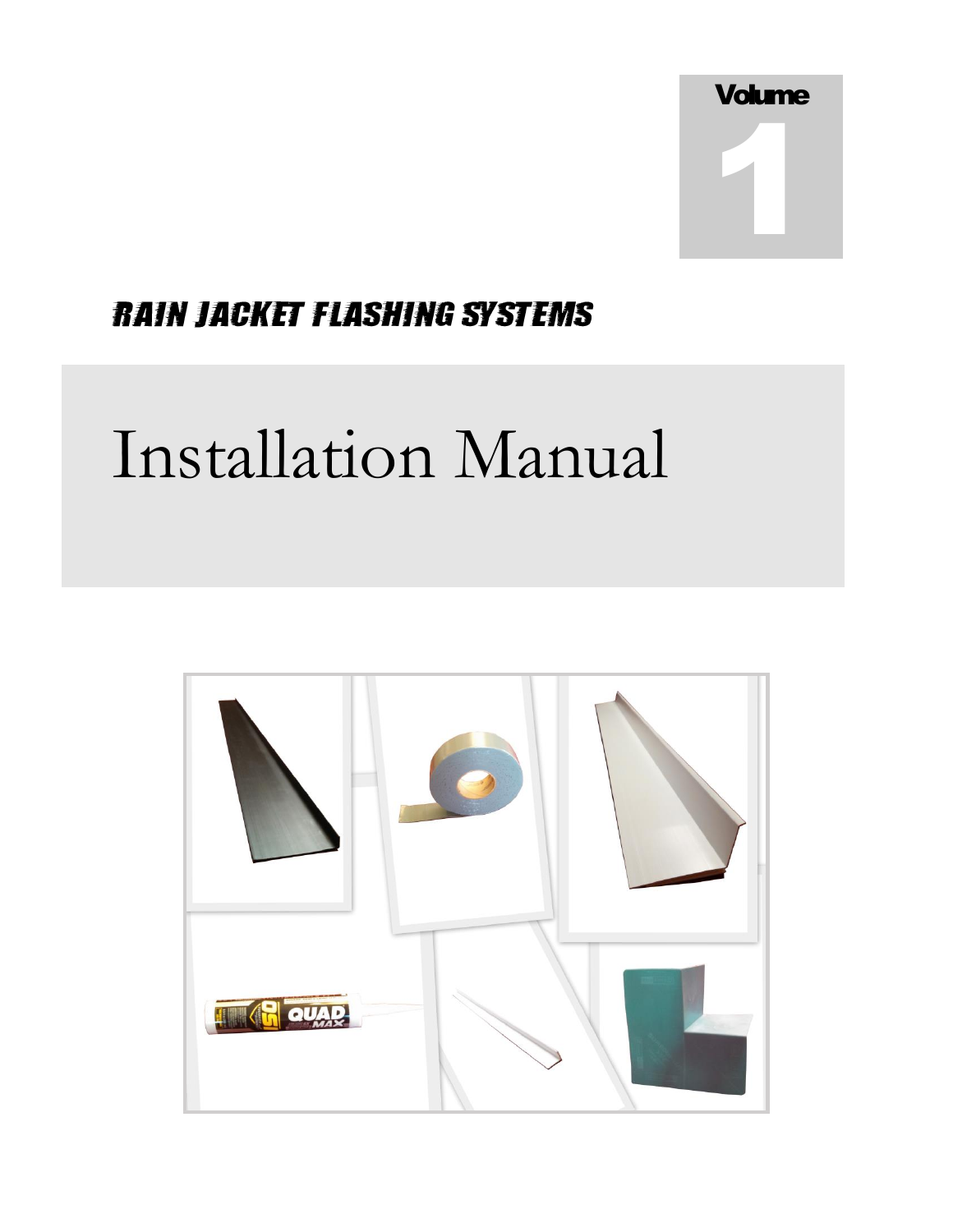## **Table of Contents**

| $\overline{11}$ |
|-----------------|
|                 |
|                 |
|                 |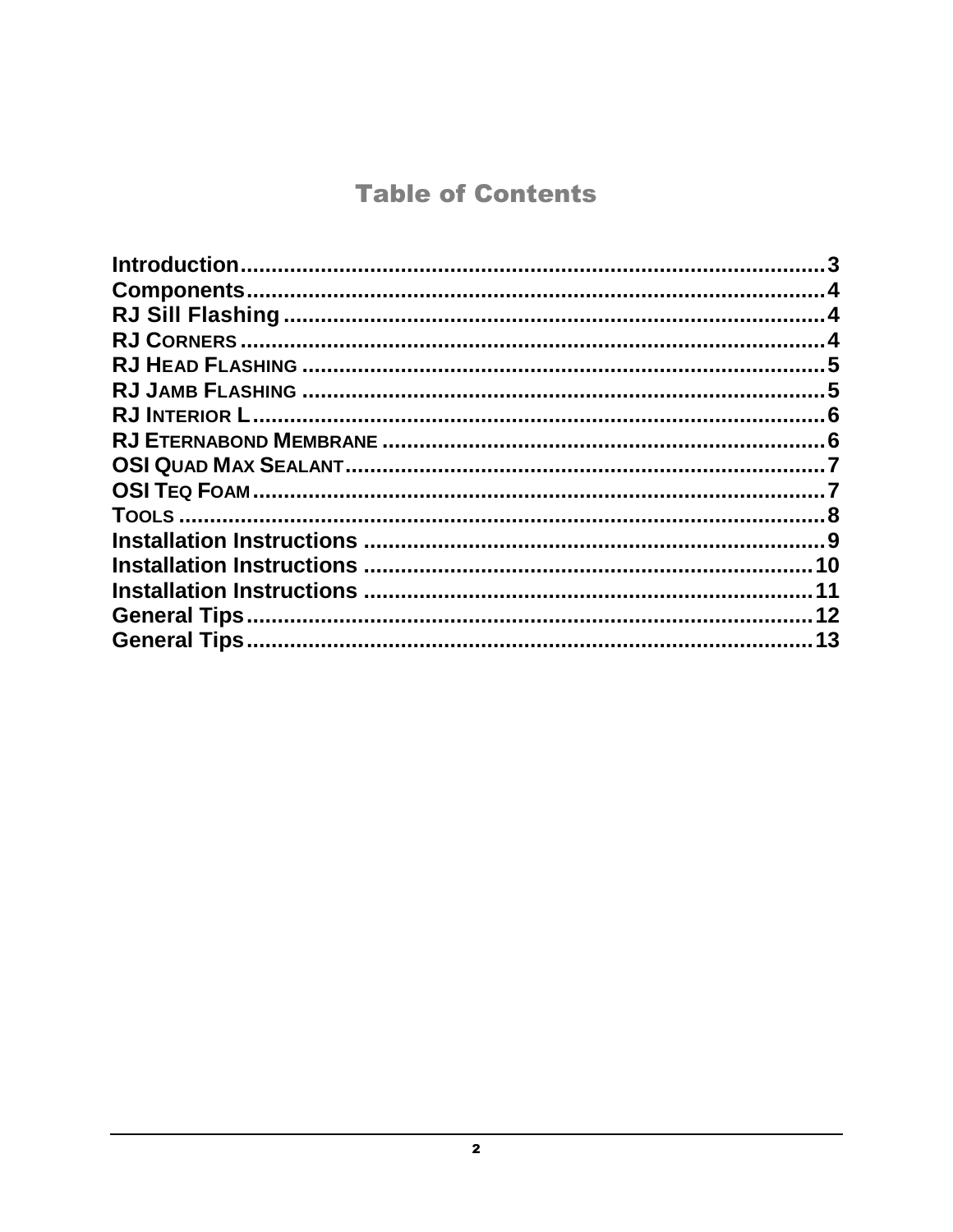## Introduction

<span id="page-2-0"></span>Rain jacket flashing system is a revolutionary new window installation technique that utilizes specific components to pre-flash the existing opening without removing the existing cladding when installing finless replacement windows.

Our patented installation products and method have been tested at an AAMA certified lab as well as field tested with many different cladding systems and has surpassed all testing guidelines with its ability to resist water and air penetration.

#### Benefits of the Rain jacket Flashing System

\*Passes ASTM 1105 - E / AAMA 502 - 11 field water penetration resistance testing as outlined in Washington state's RCW 64.55.050

\*Passes AAMA pressure tests equal to 120 MPH wind pushing 8" of rain per hour in lab testing

\*Complies with IRC R703.8 flashing for windows and doors

\*Does not rely on an exterior caulking bead to prohibit water penetration

\*Can be integrated to an existing serviceable building envelope The window installation may help existing water penetration problems behind the building paper by diverting water at the head flashing

\*A true air and water tight window installation will maximize the efficiency of the new replacement windows

\*No exterior trim is needed, allowing for maximum flexibility (or customer preference in exterior design)

\*This is the only installation for brick buildings that will pass pressure testing!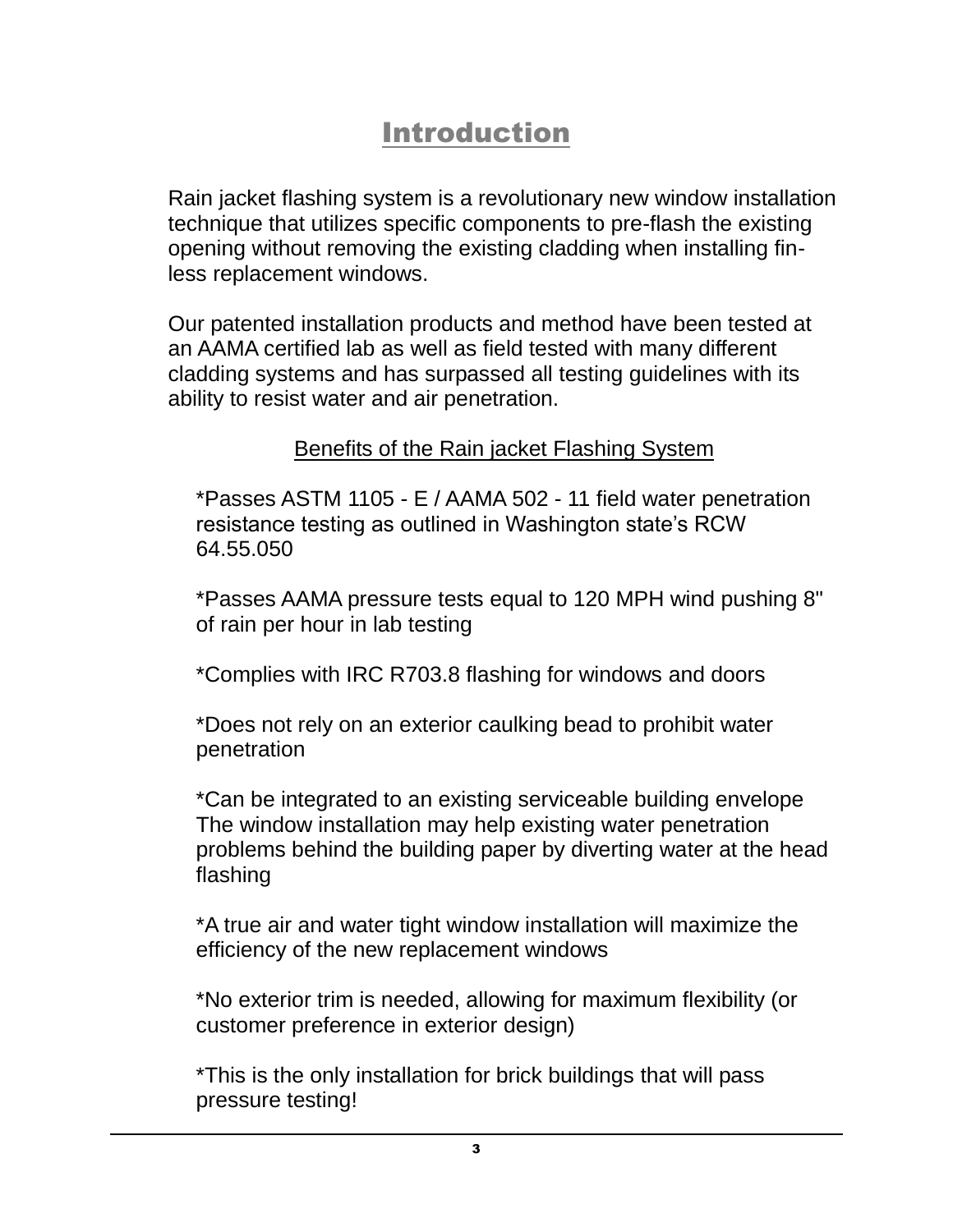## **Components**

<span id="page-3-1"></span><span id="page-3-0"></span>RJ Sill Flashing



*The sill flashing flashes water away from the bottom of the window opening and over the building paper*

FIGURE 21.2 .055 PVC RJ Flashing. 3" x ½".

.

#### <span id="page-3-2"></span>RJ CORNERS



*The corners form a continuous barrier against water penetration at the critical corner areas*

FIGURE 21.3 PVC RJ Corners 3 1/2" x 7".

.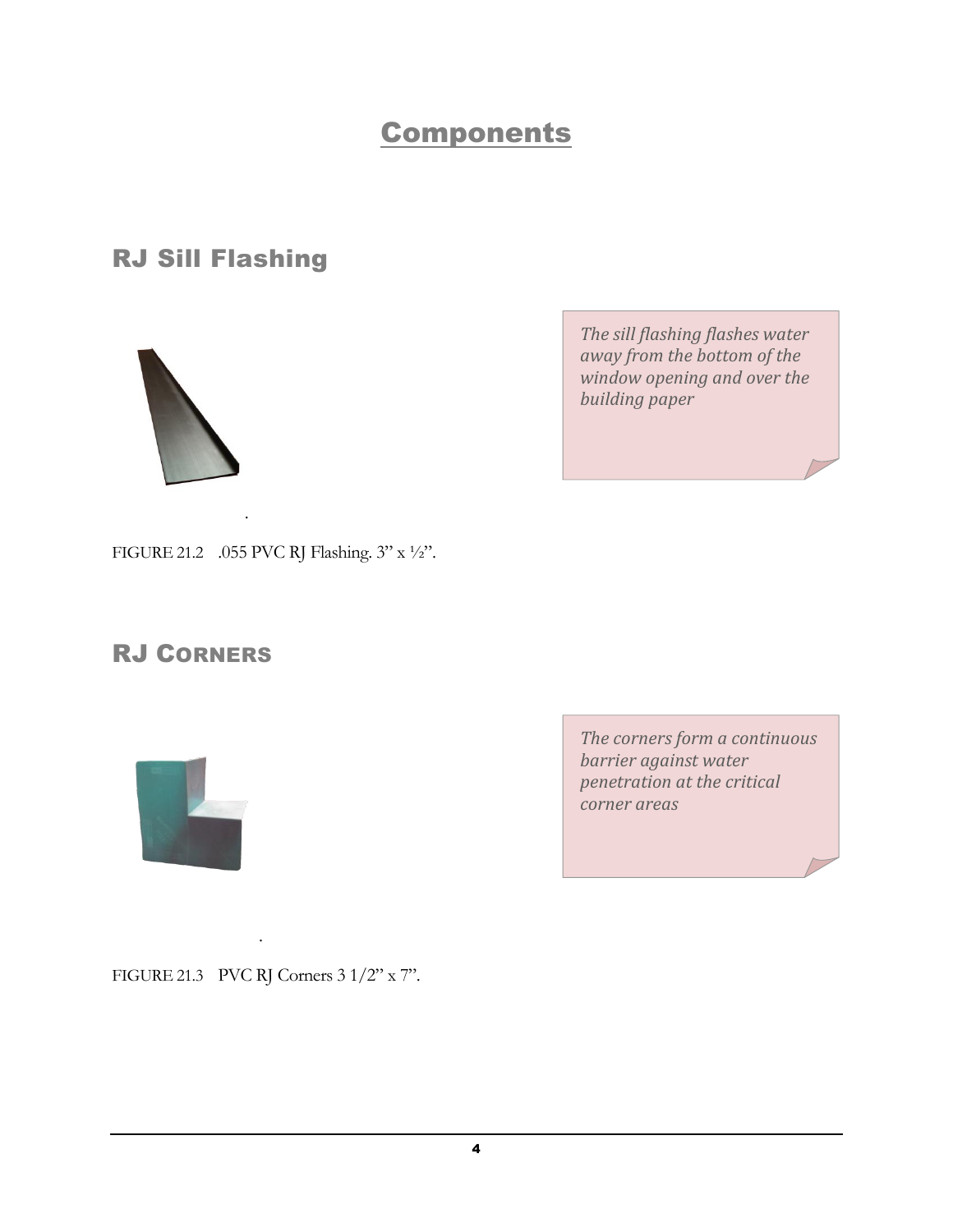#### <span id="page-4-0"></span>RJ HEAD FLASHING



*This integral head flashing deflects water from the head of the window as well as provides a receiver to accept and overlap the jamb flashing*

FIGURE 21.4 .055 PVC White RJ Head Flashing with Receiver 3" x 1 3/8" x 1/4".

#### <span id="page-4-1"></span>RJ JAMB FLASHING

.



*Jamb Flashing is used to flash water from the sides of the window and completes the waterfall layered effect of the flashing system* 

FIGURE 21.5 .055 PVC RJ Flashing. 3" x ½".

.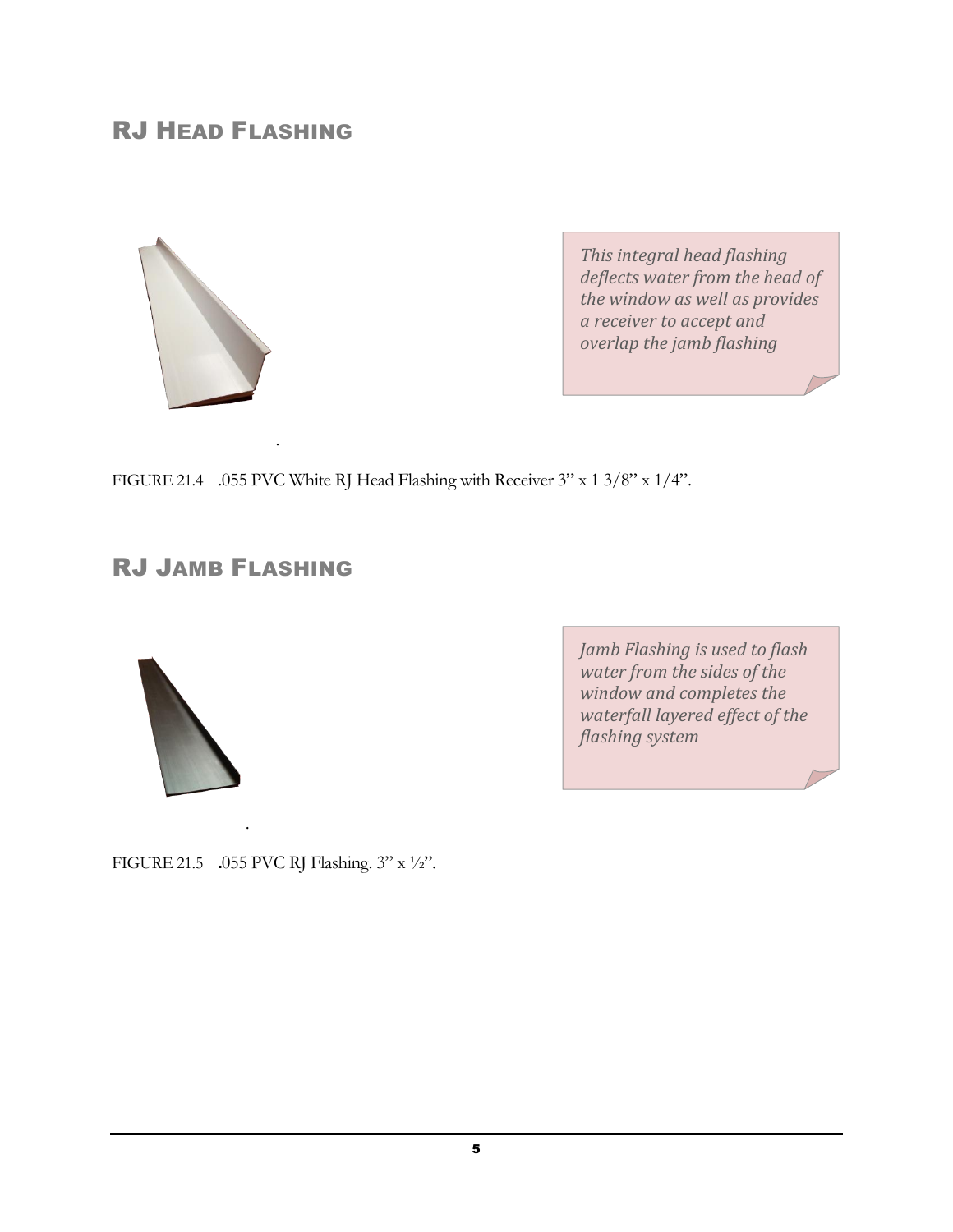### <span id="page-5-0"></span>RJ INTERIOR L



*Interior L angle is used to create a back pan and bridge point for the membrane as well as help seal the window on the inside.* 

FIGURE 21.6 .055 PVC White L Angle  $\frac{3}{4}$  x  $\frac{1}{2}$ ".

.

#### <span id="page-5-1"></span>RJ ETERNABOND MEMBRANE

.



.

*RJ Eternabond membrane is used as a sealant tape to seal and integrate the window flashing components as well as bond to the inside of the window*

FIGURE 21.7 Micro sealant adhesive membrane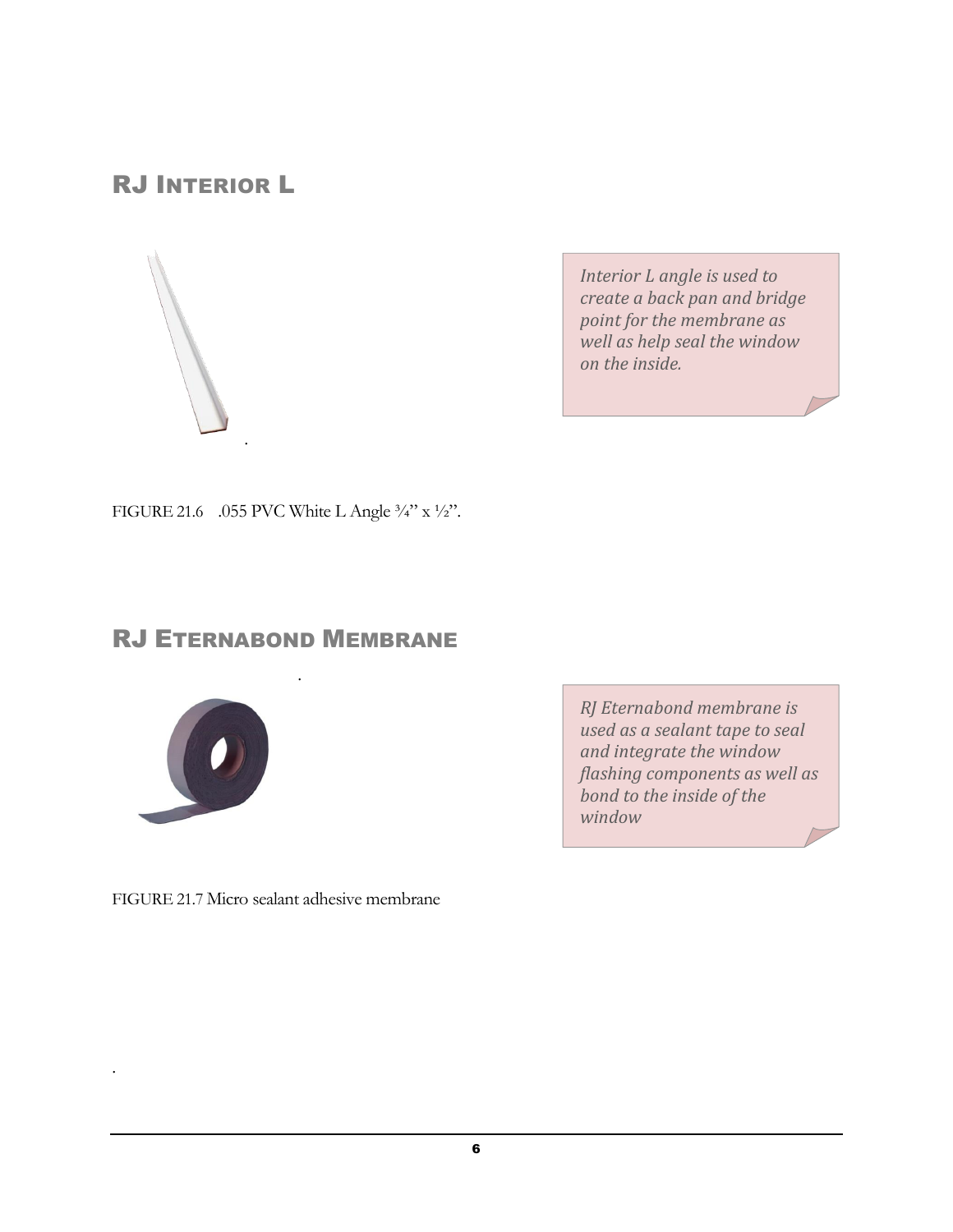#### <span id="page-6-0"></span>OSI QUAD MAX SEALANT



OSI Quad Max Sealant is used to bond the flashing components to the sheathing as well as seal the interior and exterior of the window

FIGURE 21.11 Quad Max Sealant

.

#### <span id="page-6-1"></span>**OSI TEQ FOAM**



OSI Teq Foam is used for sealing gaps and cracks, holes and voids around windows and patio doors

FIGURE 21.14 . Low pressure polyurethane foam OSI Teq Foam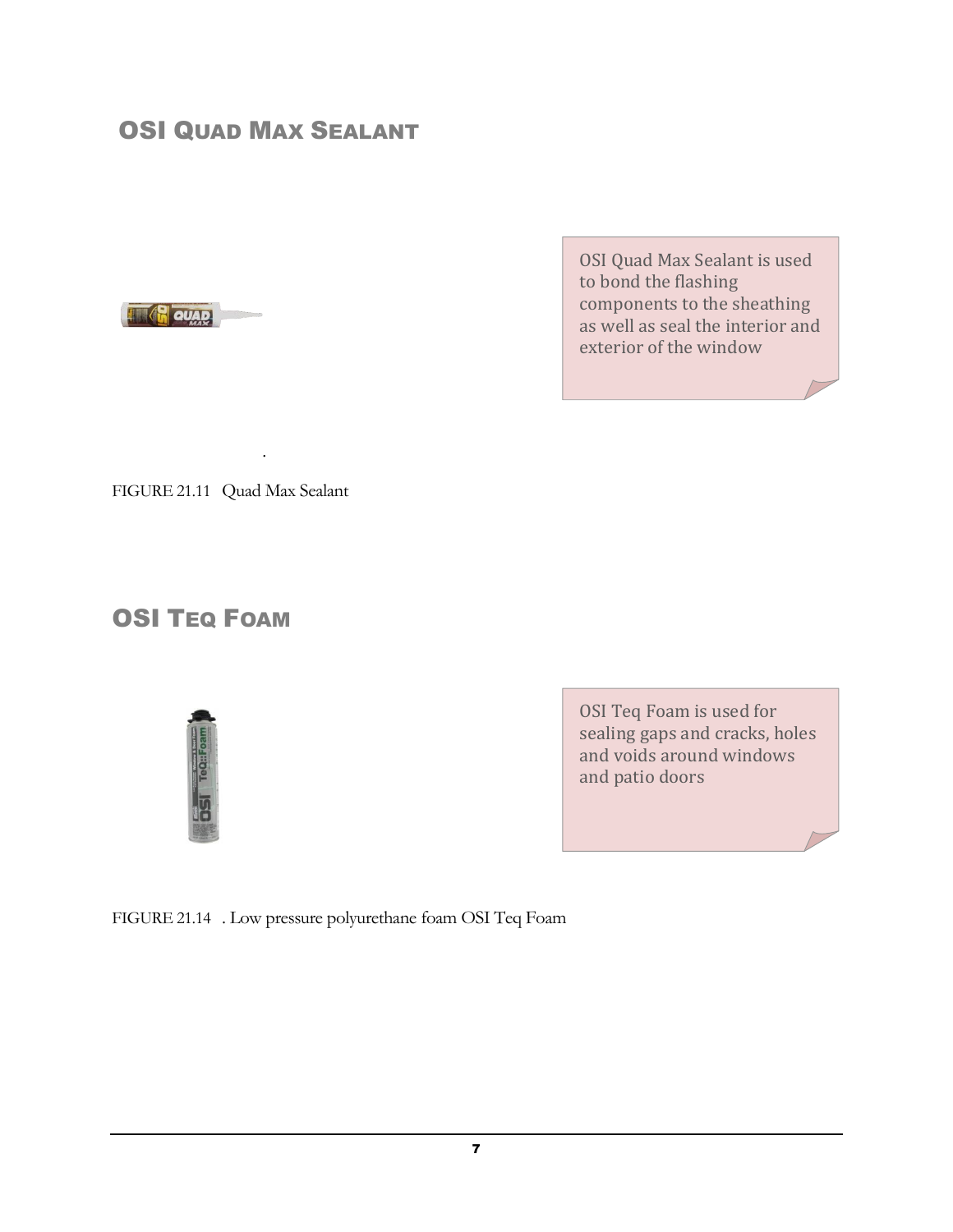## <span id="page-7-0"></span>**TOOLS**

- 1. Sawzall
- 2. J Roller
- 3. Stapler
- 4. Snips
- 5. Utility Knife
- 6. Putty Knife
- 7. Pry bar
- 8. Skill saw
- 9. Chisel
- 10. Heat gun
- 11. Caulk gun
- 12. Teq Foam gun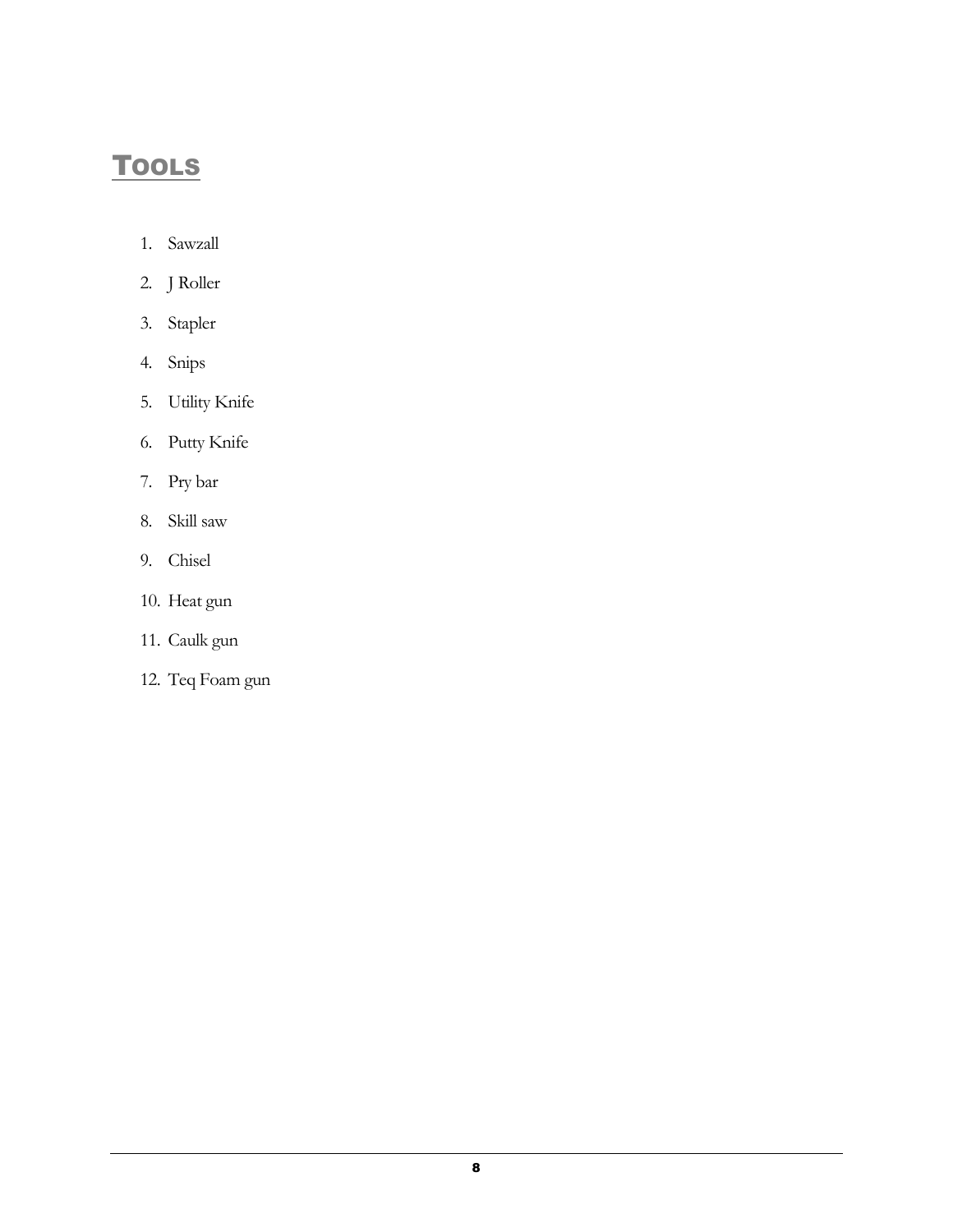#### <span id="page-8-0"></span>Installation Instructions

- 1. Remove existing window from the opening by cutting around the opening rather than collapsing the frame. This will keep the building paper from being damaged as well as provide a guide for the sawzall when cutting siding nails.
- 2. Cut back interior liners if necessary to accommodate 1 3/8" head flashing and depth of window
- 3. Using a sawzall or other tool, cut nails of existing siding 3" around the perimeter of the window being careful not to damage the existing building paper. (TIP) Leave old window nail fin in place and put blade of sawzall on the inside of the old nail fin to keep blade away from ripping the existing building paper.



Cut Nails Behind Siding Around Perimeter

- 4. Cut RJ corner to fit window depth.
- 5. Apply a 3/8" bead of OSI Quad Max to the corner and install it behind the existing building paper to the sheathing.
- 6. Install sill flashing over the existing building paper.
- 7. Cut head flashing 3" in from each side to match width of window leaving the back leg 3" wider than the window on each side. Apply a 3/8" bead of OSI Quad Max to the back side of the head flashing and install it behind existing building paper.

#### **Head Flashing**

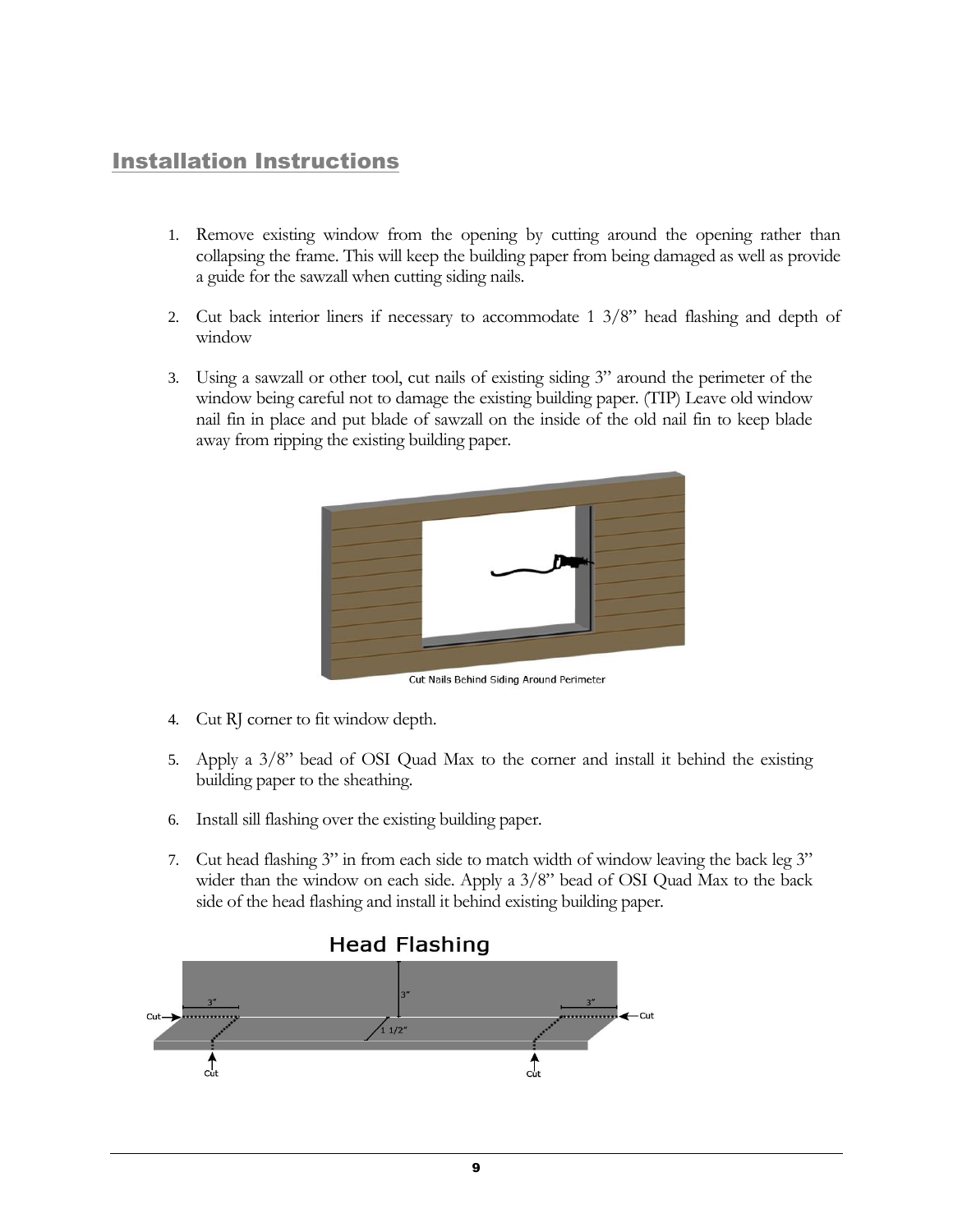#### <span id="page-9-0"></span>Installation Instructions



8. Cut upper ½" leg of jamb flashing 2" back. Apply a 3/8" bead of OSI Quad Max to the jamb flashing and install it behind the existing building paper.



- 9. Apply Teq Foam to voids at liners as necessary
- 10. Install interior L angle against interior liners. Staple on 24" centers. Make sure the L angle will make at least a 1/4" bond to the interior window frame. Shimming of L angle may be required.
- 11. Apply Eternaprime to rough opening if necessary. (See general instructions)
- 12. Score the release paper on the membrane  $\frac{1}{2}$  on both sides with a knife. Remove release paper and apply RJ membrane along the back leg of the interior L angle. Pull the remaining release paper and install it to the jamb, sill, and head flashing pieces to integrate the flashing components. DO NOT REMOVE RELEASE PAPER ON THE EXPOSED SIDE EXCEPT AT THE ½" SCORED AREA AT THE L ANGLE.

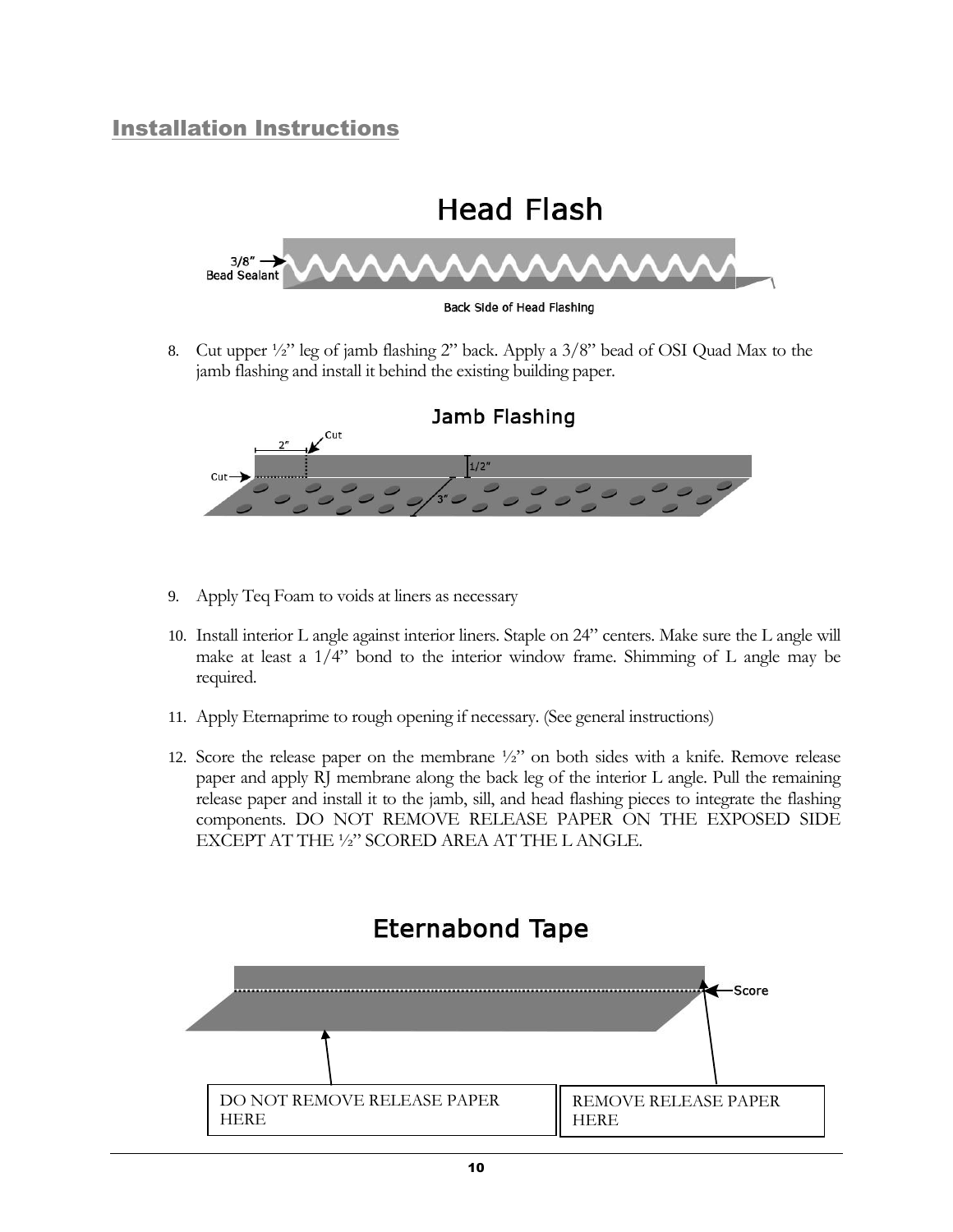#### <span id="page-10-0"></span>**Installation Instructions**

- 13. Heat membrane with heat gun. (Optional depending on temperature)
- 14. Apply ¼" bead of OSI Quad Max to the back leg of the inside L metal over the Eternabond membrane.
- 15. Install window into the opening screwing it to the framing from the inside.
- 16. Apply Teq Foam at the perimeter of the window if necessary.
- 17. Caulk exterior perimeter of window with OSI Quad Max.
- 18. Install Interior trim if necessary.
- 19. Caulk interior of window with OSI Quad Max if necessary.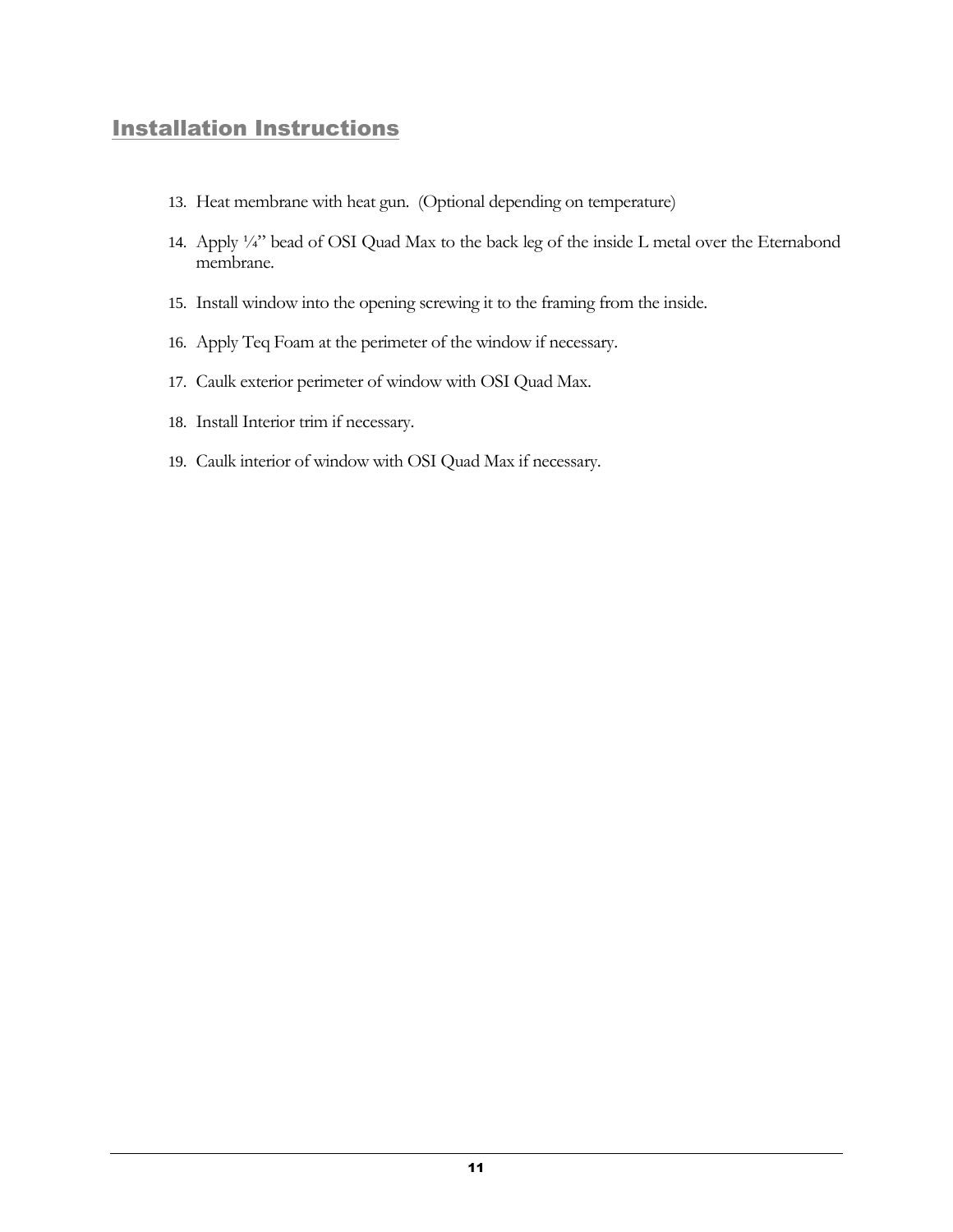## <span id="page-11-0"></span>**General Tips**

Rain jacket Flashing System is designed to adapt to almost all window and door types, building envelopes, and cladding systems. Please email us with any questions pertaining to your situation.

Expect 1.5 to 3 hours to remove and install your new window with this system

This system would be considered a difficult install compared to non flashing based installations and should be installed by an experienced carpenter or do it yourselfer.

Eternabond membrane should be installed on clean, dry surfaces that are free of frost. Wipe surface of sawdust, dirt, grease and other debris that could interfere with adhesion.

Priming is generally not required for adhering Eternabond membrane to most common building materials. However, adverse weather conditions or cold temperatures may require use of a primer to promote adhesion. Additionally, concrete, masonry, and fiber-faced exterior gypsum board require the use of Eternaprime.

When installing Eternabond membrane apply pressure along entire surface for a good bond using a Jroller or firm hand pressure.

Remove all wrinkles and bubbles by smoothing surface and repositioning as necessary.

**DO NOT STRETCH ETERNABOND MEMBRANE** when installing along sills or jambs. It is only intended to be stretched when covering corners or curved sections.

Eternabond membrane is a very sticky aggressive water proofing tape. **Pay careful attention not to remove release paper on the exposed side of the membrane except at the back ½" L angle per instructions**

Make sure to cut back the interior liners to accommodate the 1 3/8" head flashing projection. Most windows project 1 3/8" from the nail fin but if your window requires a larger throw we suggest to contact a local sheet metal shop to make the head flashing for you.

Prior to installing head, sill, and jamb flashing run a putty knife behind the siding to make sure any nails are not in the way of installing the flashing.

Eternabond Membrane must adhere to 1/4" of the inside of the window frame. Clamps can be used to help aid in creating the bond. Applying a small bead of Quad Max will ensure the seal.

Eternabond Membrane should be heated up with a heat gun in cold weather to help adhere to surface.

Head flashing and jamb flashing should be ordered 6" larger than the window dimensions and notched out with metal snips.

Windows should be measured to accommodate the flashing and membrane buildup at framing.